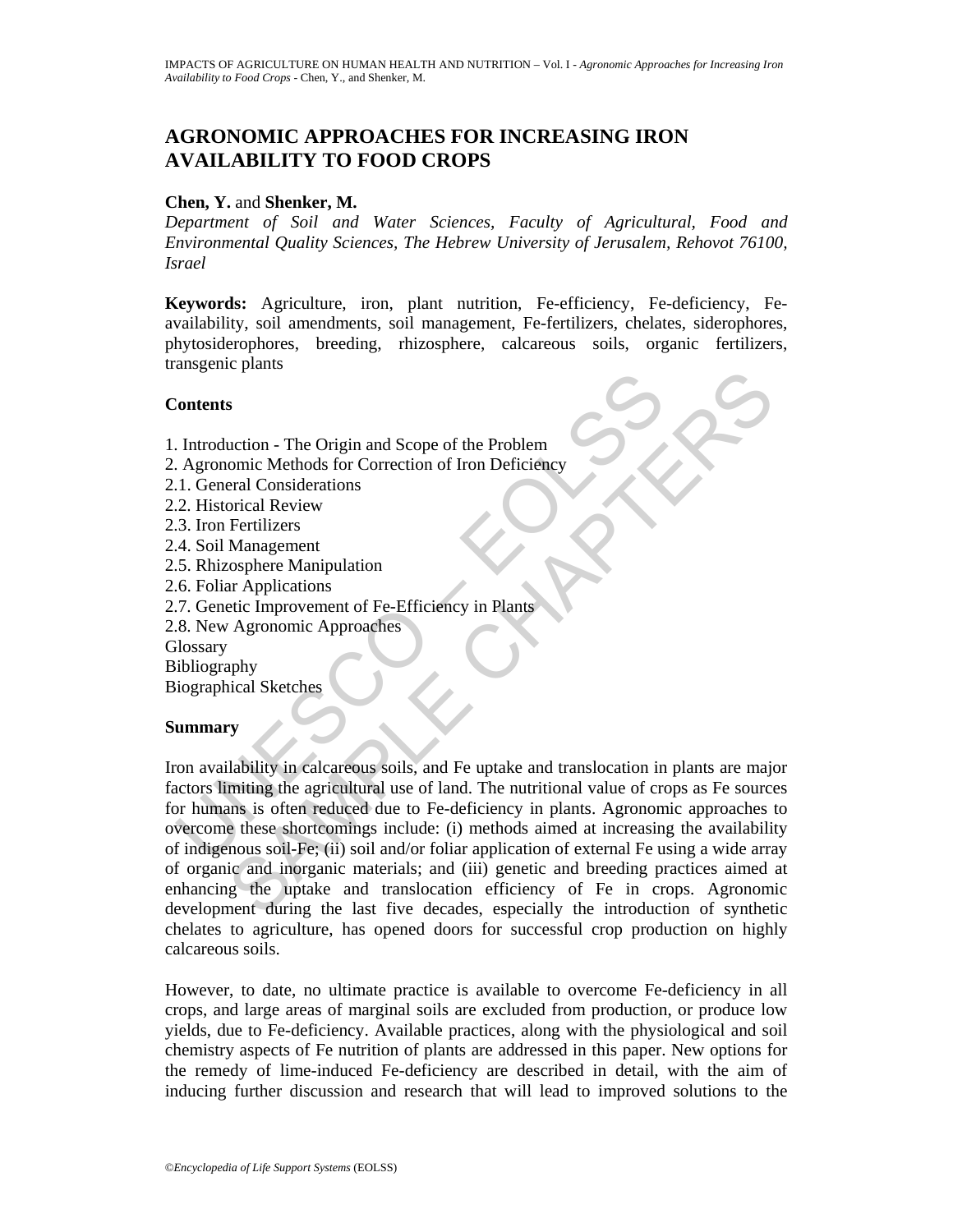problem of Fe-deficiency in crops.

#### **1. Introduction - The Origin and Scope of the Problem**

Il other nutrients applied to the field. Furthermore, Fe deficiency in<br>day is reported to afflict more than three billin people worldwide,<br>experiment most diest foree limitation in Man: Globa<br>con Deficiency and Malnutriti Iron, the fourth most widespread element in the Earths crust and in soils, was among the very first elements to be identified as essential nutrients for plants. Its deficiency, manifested as leaf chlorosis, was first recognized by Griss in 1843, and was later attributed to various soil, management, and plant physiology factors. Chlorosis may lead to yield loss or complete crop failure, even when the total Fe content of the soil exceeds by three orders of magnitude the plants demand for this element. Thus, Fe deficiency in plants is most often a matter of availability rather than quantity. Its correction may be complicated and Fe fertilization may often cost the farmer as much as all other nutrients applied to the field. Furthermore, Fe deficiency in human nutrition today is reported to afflict more than three billion people worldwide, with plants being the principal Fe source in most diets (see *Iron Nutrition in Man: Global Perspectives on Iron Deficiency and Malnutrition*). Some figures of Fe content in edible organs are shown in Table 1. It should be noted however, that a large range of Fe concentration can be found for each of the crops. For instance, reported Fe concentrations in lettuce range from 50 to 600 mg  $kg^{-1}$  dry weight and yet plant growth was normal. This large range of Fe concentration may reflect variation in the Fe nutrition status of the plant, as well as variation among cultivars within a species (see *Improving Micronutrient Value of Rice Through Breeding* and *Improvement of Common Bean for Mineral Nutritive Content at CIAT*). Thus, the problem of Fe availability to plants and its uptake, transport, activity within plant tissue and accumulation in edible plant organs, is of great concern.

| I other nutrients applied to the field. Furthermore, Fe deficiency in human nutrition<br>day is reported to afflict more than three billion people worldwide, with plants bein<br>e principal Fe source in most diets (see Iron Nutrition in Man: Global Perspectives of<br>on Deficiency and Malnutrition). Some figures of Fe content in edible organs an<br>lown in Table 1. It should be noted however, that a large range of Fe concentration ca<br>found for each of the crops. For instance, reported Fe concentrations in lettuce range<br>om 50 to 600 mg kg <sup>-1</sup> dry weight and yet plant growth was normal. This large range o<br>e concentration may reflect variation in the Fe nutrition status of the plant, as well a<br>triation among cultivars within a species (see Improving Micronutrient Value of Ric<br>hrough Breeding and Improvement of Common Bean for Mineral Nutritive Content of<br>IAT). Thus, the problem of Fe availability to plants and its uptake, transport, activity<br>ithin plant tissue and accumulation in edible plant organs, is of great concern. |                                                                         |                |                                                  |                |
|----------------------------------------------------------------------------------------------------------------------------------------------------------------------------------------------------------------------------------------------------------------------------------------------------------------------------------------------------------------------------------------------------------------------------------------------------------------------------------------------------------------------------------------------------------------------------------------------------------------------------------------------------------------------------------------------------------------------------------------------------------------------------------------------------------------------------------------------------------------------------------------------------------------------------------------------------------------------------------------------------------------------------------------------------------------------------------------------------------|-------------------------------------------------------------------------|----------------|--------------------------------------------------|----------------|
|                                                                                                                                                                                                                                                                                                                                                                                                                                                                                                                                                                                                                                                                                                                                                                                                                                                                                                                                                                                                                                                                                                          | Crop and organ                                                          | Fe content     | Crop and organ                                   | Fe content     |
|                                                                                                                                                                                                                                                                                                                                                                                                                                                                                                                                                                                                                                                                                                                                                                                                                                                                                                                                                                                                                                                                                                          | Cereal, graminaceous<br>Rice, grain<br>Oat, grain<br>Wheat, whole grain | 10<br>50<br>40 | Legume, leguminosaes<br>Soybean<br>Pea<br>Lentil | 90<br>85<br>85 |
|                                                                                                                                                                                                                                                                                                                                                                                                                                                                                                                                                                                                                                                                                                                                                                                                                                                                                                                                                                                                                                                                                                          | <b>Vegetables</b><br>Tomato, fruit                                      | 100            | Other: Fruits, Vines, Nuts<br>Apple, fruit       | 22             |
|                                                                                                                                                                                                                                                                                                                                                                                                                                                                                                                                                                                                                                                                                                                                                                                                                                                                                                                                                                                                                                                                                                          | Pepper, fruit                                                           | 100            | Orange, fruit                                    | 30             |
|                                                                                                                                                                                                                                                                                                                                                                                                                                                                                                                                                                                                                                                                                                                                                                                                                                                                                                                                                                                                                                                                                                          | Potato, tubers                                                          | 25             | Papaya, fruit                                    | 42             |
|                                                                                                                                                                                                                                                                                                                                                                                                                                                                                                                                                                                                                                                                                                                                                                                                                                                                                                                                                                                                                                                                                                          | Spinach, leaves                                                         | 300            | Banana, fruit                                    | 10             |
|                                                                                                                                                                                                                                                                                                                                                                                                                                                                                                                                                                                                                                                                                                                                                                                                                                                                                                                                                                                                                                                                                                          | Lettuce, leaves                                                         | 320            | Grapes, fruit                                    | 22             |
|                                                                                                                                                                                                                                                                                                                                                                                                                                                                                                                                                                                                                                                                                                                                                                                                                                                                                                                                                                                                                                                                                                          | Cabbage, head                                                           | 57             | Coconut, fruit flesh                             | 36             |
|                                                                                                                                                                                                                                                                                                                                                                                                                                                                                                                                                                                                                                                                                                                                                                                                                                                                                                                                                                                                                                                                                                          |                                                                         |                |                                                  |                |

Table 1. Iron content in edible plant organs (mg  $kg^{-1}$  dry weight).

Iron prevails in the plant, as well as in all cells of all living forms on Earth, in two oxidation states: reduced, as ferrous iron  $(Fe^{2+})$ , or oxidized, as ferric iron  $(Fe^{3+})$ . In aerated soils, Fe is readily oxidized to its ferric state and forms a group of very insoluble ferric oxides and hydroxide minerals, such as goethite and hematite. The general reaction of hydroxide precipitation can be described by the equation: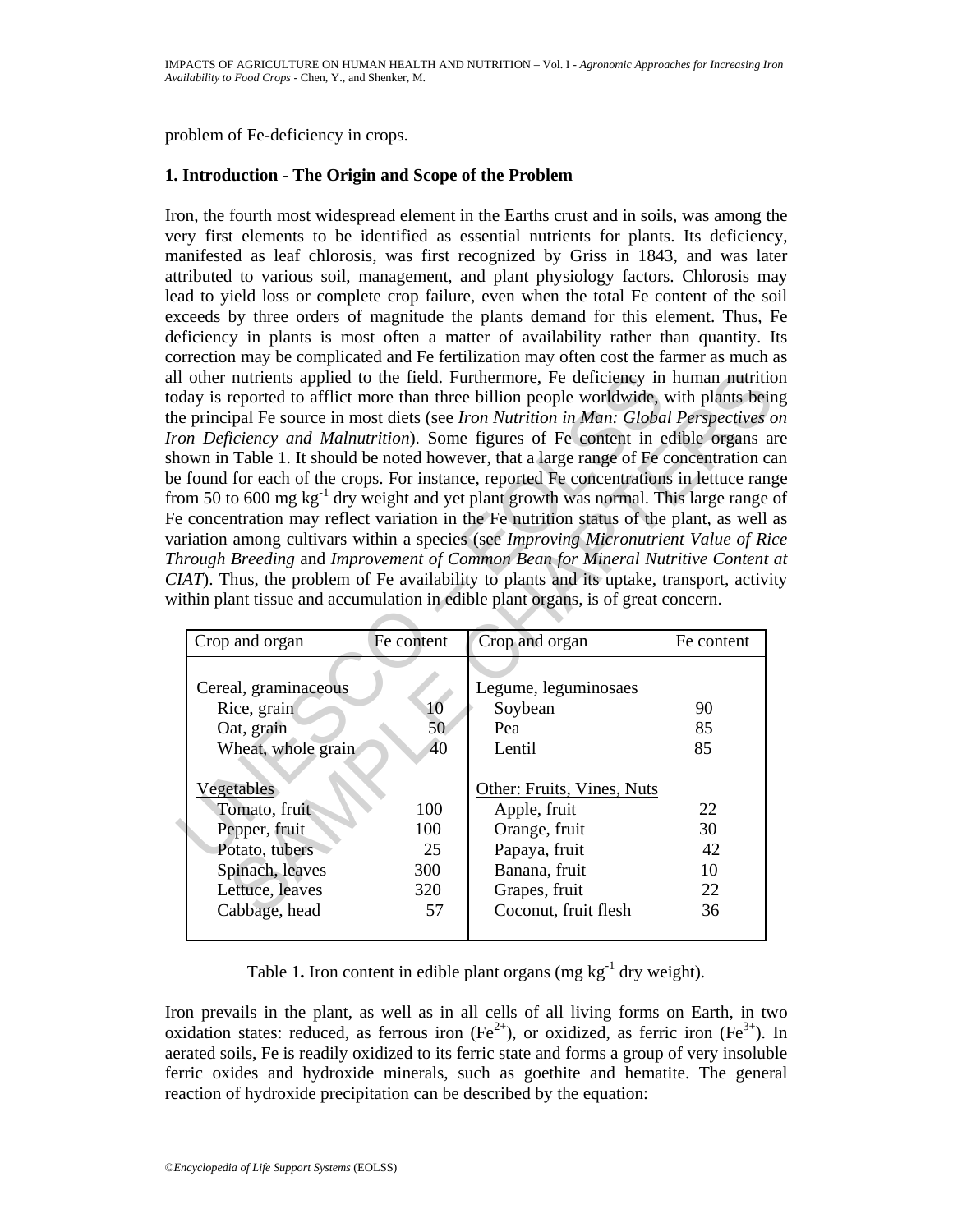# $\text{Fe}^{3+} + 3(\text{OH}) \rightleftharpoons \text{Fe}(\text{OH})_{3 \text{(solid)}}$  (1)

inimal at the pH range of 7.4 to 8.5. Its maximal value in this pH ra<br>  $0^{-10}$  M. This extremely low Fe concentration is orders of magnitudes level needed for adequate Fe supply to plants, as demonstrated in a simulative, at the pH range of 7.4 to 8.5. Its maximal value in this pH range is as low at<br>This extremely low Fe concentration is orders of magnitudes below the erftice<br>ded for adequate Fe supply to plants, as demonstrated in a simpl The stability constant of this reaction depends on the hydroxide type of mineral and its degree of crystallization, and it ranges between 37, for poorly crystallized ferrihydrite, to 44, for well-crystallized goethite. From equation 1, it is evident that the  $Fe^{3+}$ concentration in soil solution is intimately related to the pH of the soil. Indeed, the single most important soil characteristic leading to Fe-chlorosis in aerated soils is high pH, which results in diminished solubility of ferric oxides and hydroxides that control its concentration. Ferric ion speciation in soil solutions in the pH range relevant for plant growth (pH 4-9) consists of the following most abundant species: Fe(OH)<sub>2</sub><sup>+</sup>,  $Fe(OH)<sub>3</sub>$ <sup>0</sup>, and  $Fe(OH)<sub>4</sub>$ . The sum of all hydrated forms of the ferric ion when in equilibrium with poorly crystallized ferric hydroxide (freshly precipitated "soil Fe") is minimal at the pH range of 7.4 to 8.5. Its maximal value in this pH range is as low as  $10^{-10}$  M. This extremely low Fe concentration is orders of magnitudes below the critical level needed for adequate Fe supply to plants, as demonstrated in a simplified, yet fairly realistic, calculation (Box 1). The sum of all inorganic species of the ferrous iron in equilibrium in the same pH range, with the same solid phase will exceed the above value only in anoxic or suboxic soils, which are deleterious to most crops grown in aerated soils. Therefore, this discussion is limited to the concentration of the ferric rather than ferrous ions.

- Soils rarely contain less than 0.7% Fe by weight. Thus a 50-cm layer of soil contains at least 40,000 kg Fe per hectare.
- The soil solution in a 50-cm layer of 1 ha of cultivated soil (assuming water content of 40% by volume) with Fe concentration of  $10^{-10}$  M, contains as little as 10 mg Fe.
- A common critical Fe level in plant tissue is 50-70 mg Fe  $kg^{-1}$  plant dry weight. Thus, assuming 10,000 kg dry weight plant material per hectare, the crop contains 500-700 g Fe per hectare.
- The mass flow of soil solution to the plant when the annual water consumption of the crop is 10,000  $m^3$  ha<sup>-1</sup> will supply it with as little as 50 mg Fe, which is only 0.01% of the plant's minimal need.
- Yet, plant roots are surrounded by an amount that exceeds 50,000 times the crop's annual demand for Fe.

Box 1. Representing figures of Fe in a soil: A comparison between the Fe content in the solid phase of a soil, in the soil solution containing  $10^{-10}$  M soluble ferric iron, and between the Fe demand of a crop and the amount supplied by mass flow of the soil solution.

A pH range of 7.4 to 8.5, in which inorganic forms of Fe are at minimal concentration, is common to calcareous soils, which cover over 30% of the Earths land surface, especially in arid and semi-arid regions. Diffusion of Fe in the solution towards active sites of uptake in the roots might partially bridge the wide gap between the amount of Fe needed and the Fe available, and indeed it was found to be a principal means for Fe movement in soil towards plant roots. In accordance, while data presented in Box 1 suggest a μM-range of soluble Fe as a critical level for plant growth, it was shown in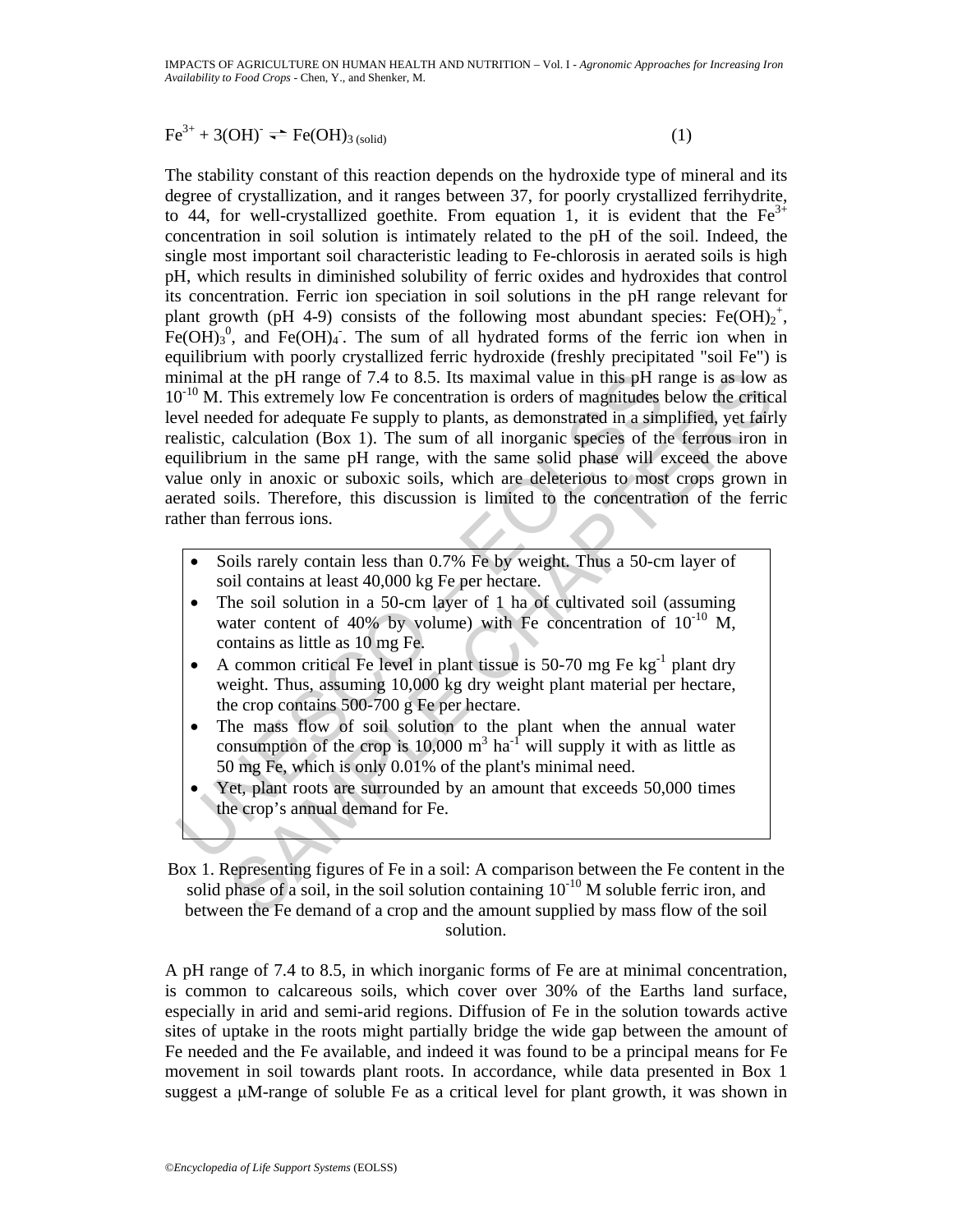nutrient culture, which represents the most favorable conditions for diffusion, that the actual critical level of soluble and available Fe for adequate supply of this element for various plants is in the range of  $10^{-8}$  to  $10^{-8.7}$  M. These data, found by the authors of this chapter and their co-workers, are based on a divalent Fe chelate buffered nutrient solution technique.

Long-term evolution of plants grown in aerated soils with low Fe availability has equipped them with various mechanisms for Fe acquisition from the soil. These mechanisms have been grouped by researchers into two strategies. The first strategy (strategy I), common to all plant families other than the gramineae family, relies on enhanced membrane bound reductase activity, proton extrusion, and release of reducing substances from the roots, in response to Fe deficiency. The other strategy (strategy II), confined to graminaceous plants, relies on enhanced release of phytosiderophores, a group of low molecular weight chelates with a high specific affinity to bind  $Fe^{3+}$ , in response to the deficiency, and a specific uptake system of the Fe-phytosiderophore complex. The efficiency of these mechanisms and strategies varies widely among and within plant families and species, and provides an explanation for the well-known phenomenon of large variation in plant resistance to Fe deficiency.

onfined to graminaceous plants, relies on enhanced release of phy<br>comp of low molecular weight chelates with a high specific affinity<br>spycons to the deficiency, and a specific uptake system of the Fe-<br>spyconse to the defi to graminaceous plants, relies on enhanced release of phytosiderophores,<br>
Now molecular weight chelates with a high specific affinity to bind Fe<sup>2</sup>,<br>
to the deficiency, and a specific uptake system of the Fe-phytosideroph Acidification of soils by strategy-I plants would be a very efficient mechanism for increasing Fe solubility in soils, if soil-pH could be easily modified. Unfortunately, many of the high-pH soils are effectively pH buffered by CaCO<sub>3</sub>. Therefore, acidification is actually limited to a very narrow layer next to the acidifying roots, namely the rhizosphere, and to the free space (apoplast) of the active roots. Thus, Festress is not only related to high soil-pH, but also to the capacity of the soil to maintain high pH. The most efficient buffer system is the outcome of the reactions of  $CaCO<sub>3</sub>$ - $H_2CO_3$ - $CO_2$  in calcareous soils following the reactions:

$$
CaCO3 + 2H+ \rightleftharpoons Ca2+ + H2CO3
$$
 (2)

 $H_2CO_3 \rightleftharpoons CO_{2(g)} + H_2O$  (3)

At equilibrium, the buffer capacity of a calcareous soil is merely related to its  $CaCO<sub>3</sub>$ content. Rhizosphere acidification, however, is the outcome of a biological process with its own rate. Hence, the kinetics of the buffer activity of the soil, which is related to the surface area of the  $CaCO<sub>3</sub>$  particles (or to the "active lime" content of the soil), is another factor that controls Fe availability to plants. The combined effect of high pH, high lime content, and high proportion of "active lime", is powerful in inducing Fe deficiency and is usually referred to as "lime induced chlorosis". Due to its potent effect on Fe availability and to the widespread occurrence of calcareous soils, it is by far the most common cause of Fe-chlorosis in cultivated land.

In view of the extremely low solubility of Fe in high-pH soils, it might be surprising that Fe-deficiency in plants does not prevail throughout the entire calcareous land area. Indeed, in many cases, even under high-pH conditions, soil solutions were found to contain Fe in micro-molar concentrations, up to five orders of magnitude higher than the equilibrium concentration of the inorganic ferric Fe. In these cases, most of the Fe is probably present as natural organo-metal complexes or as fine colloidal Fe hydroxides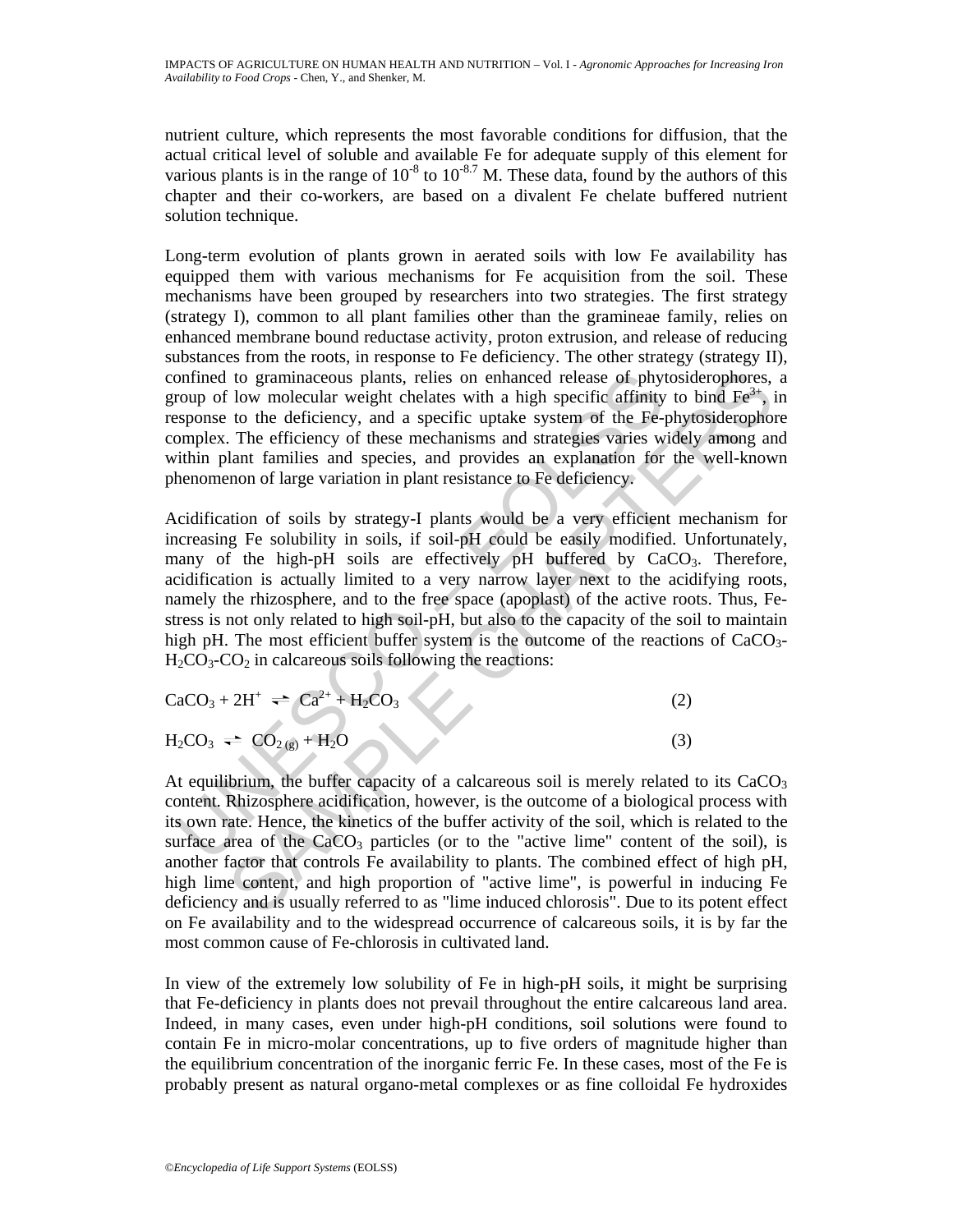that might move in water almost as a soluble species.

Other factors that restrict Fe availability to plants include: High water content and poor aeration and oxygen supply for root respiration, which impair active energy-dependent Fe uptake in the roots; high  $HCO<sub>3</sub>$  content of soil solution; extreme, usually low, soiltemperature; and high concentration of elements such as P, Mn, and sometimes Cu and Zn, that might behave as antagonistic elements in Fe uptake or translocation within the plant. Each of these factors may impose additional stress on Fe availability to plants. In many instances, Fe deficiency is not related to any single factor. On the contrary, it is related to numerous factors that control Fe solubility, the kinetics of various soil reactions, and physiological processes in the roots and within the plant. Each of these factors can potentially be alleviated by certain agronomic practices that will be addressed in this chapter. However, in many cases, the impact of an agronomic practice is not straightforward. It may well have some side effects that will impede its efficiency in the remedy of Fe deficiency. Such cases will be addressed where appropriate.

# **2. Agronomic Methods for Correction of Iron Deficiency**

#### **2.1. General Considerations**

ddressed in this chapter. However, in many cases, the impact of an ag<br>not straightforward. It may well have some side effects that will imp<br>the remedy of Fe deficiency. Such cases will be addressed where app<br>**Agronomic Met** d in this chapter. However, in many cases, the impact of an agronomic practical<br>gightforward. It may well have some side effects that will impede its efficienc<br>medy of Fe deficiency. Such cases will be addressed where appr Whenever Fe nutrition hampers plant growth and crop production, agronomic steps should be taken to alleviate the deficiency by one or more of the following approaches: (i) Increase the availability of indigenous soil-Fe; (ii) supply the plants with an external source of available iron; and (iii) increase the efficiency of the plant mechanisms involved in the uptake and translocation of Fe. Although our level of understanding of the chemistry of Fe in soils and of the mechanisms and regulation of Fe uptake in plants have greatly increased in the last two decades, many side effects and interactions cannot be well predicted, and to date, no ultimate practice is available to completely overcome Fe-deficiency. Furthermore, since the problem is not merely scientific and theoretical, but an issue of applied agronomic practices that should be practical for agriculture worldwide, economic constrains are also involved.

# **2.2. Historical Review**

Just four decades ago, before synthetic chelates were widely introduced for plant nutrition, it was assumed that "the most practical solution to lime-induced chlorosis is learning to live with it..." (Wallace and Lunt, 1960). At the beginning of the 1950s, first reports from field trials showed the efficiency of Fe-EDTA (ethylenediamine-tetraacetic acid) as a Fe source for citrus orchards grown on acidic sandy soil. However, this chelate was found to be inefficient in high-pH calcareous soils. Among other chelates tested in following years, Fe-EDDHA (ethylenediaminedi-o-hydroxyphenilacetic acid) emerged in the 1960s as the most effective chelate for relieving lime-induced chlorosis. Using chelates has since become the most common agricultural practice for improving the Fe nutrition of plants. However, as concluded in a review of the unsolved problems of Fe nutrition of plants, four decades after synthetic Fe-chelates were first introduced for agriculture, Fe chelates have probably failed to reach expectations as micronutrient carriers in soils. Even though considerable progress has been made, many questions concerning the Fe nutrition of plant still remain open. Among these, the high cost of the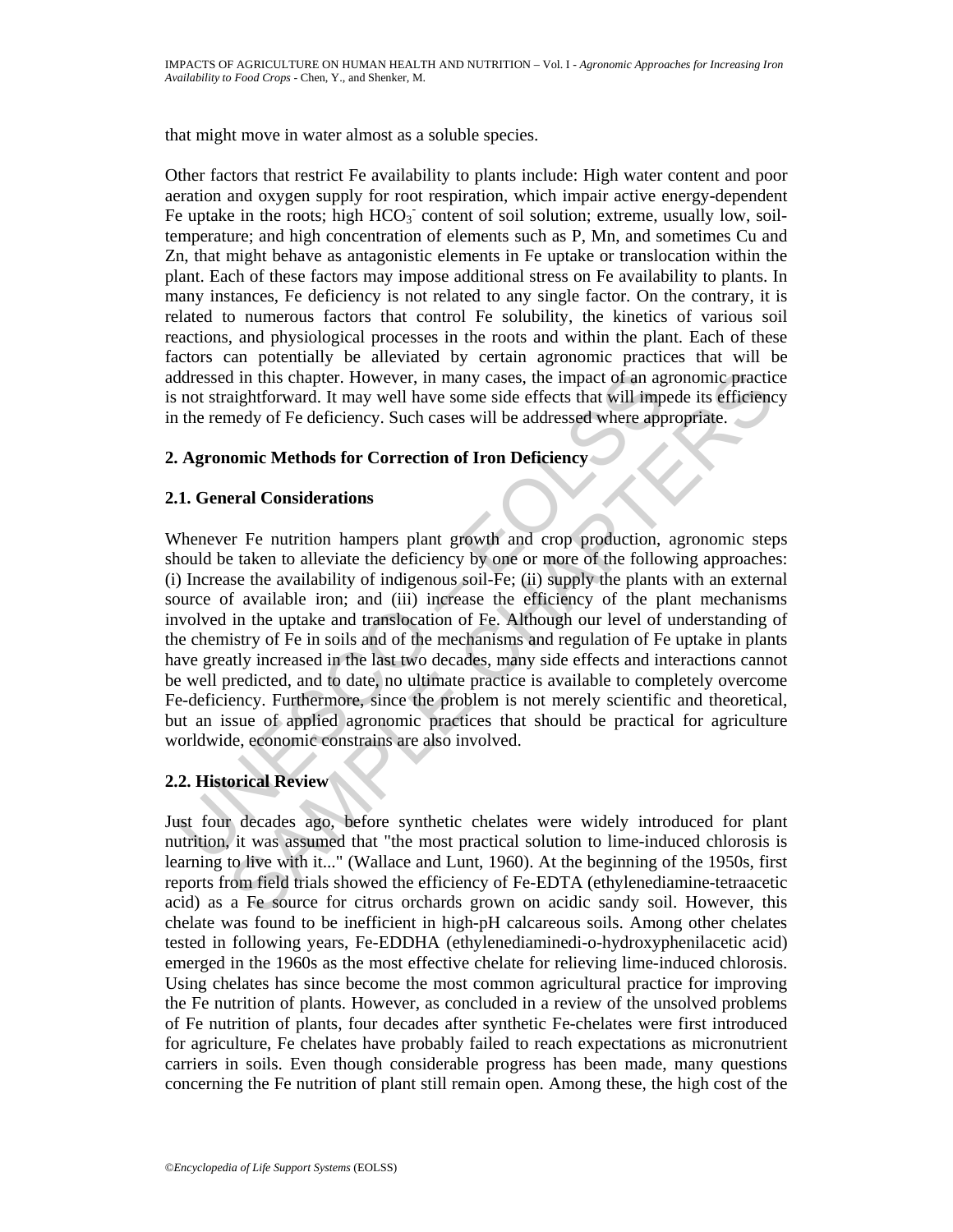chelate treatment which limits their application to predominantly high-cash crops, and their unclear environmental impact often lead to land abandonment.

# **2.3. Iron Fertilizers**

### **2.3.1. Inorganic Fe Fertilizers**

The simplest technology used to fertilize soils with Fe is soil application of mineral soluble or insoluble Fe-compounds. However, this approach is usually ineffective due to the high capacity of the soil to reduce Fe solubility and availability. Application of  $FeSO<sub>4</sub>7H<sub>2</sub>O$  was found to be efficient in sandy soils with low buffer capacity, or in acid soils, where quantity rather than availability of the Fe is the main cause for the deficiency, or where high concentration of other microelements, such as Mn or Cu, interfere with Fe uptake. In such cases, the application of 30 kg Fe ha<sup>-1</sup> could possibly alleviate Fe stress and increase yields.

However, in calcareous soils, 10-fold higher rates were shown to have merely a partial effect, and to last only for a short time. Much higher and impractical rates, in the range of several tons  $FeSO<sub>4</sub>7H<sub>2</sub>O$  ha<sup>-1</sup>, are needed to effectively supply Fe for crops grown on calcareous soils, and even these high rates affected crops only for a short period. Other mineral Fe compounds, soluble or insoluble, were tested with similar results. All of them face the same problem of low effectiveness in calcareous soils. In some cases, a band application of the nutrient will minimize its contact with soil particles, slow down various processes that decrease availability, and result in improved efficiency.

eficiency, or where high concentration of other microelements, sucturefere with Fe uptake. In such cases, the application of 30 kg Fe halleviate Fe stress and increase yields.<br>
lowever, in calcareous soils, 10-fold higher y, or where high concentration of other microelements, such as Mn or Cu with Fe uptake. In such cases, the application of 30 kg Fe ha<sup>-1</sup> could possible Te stress and increase yields.<br>
Fe stress and increase yields.<br>
Fe s Another approach, which is easily applied in irrigated fields, is the application of soluble compounds, such as  $FeSO<sub>4</sub>7H<sub>2</sub>O$ , through fertigation. This practice, however, if applied above ground on soil of neutral to high-pH, results in Fe precipitation on the soil surface with a very small, if any, part of it reaching deeper soil in the active root zone. Drip irrigation, which keeps much of the roots near the surface, mulching above drippers, or underground drip irrigation may improve this practice. Another practical problem, unless irrigation water is acidified, is the rapid oxidation and precipitation of the Fe<sup>3+</sup>, which may take place within the irrigation system thereby plugging small openings of the drippers. Combined application of FeSO4ּ7H2O and a chelating agent through fertigation system will be discussed later.

# **2.3.2. Industrial By-Products**

Low-grade pyrite  $(Fe_2S)$  based mining residues, Fe-dust from the steel industry, coal slurry solids, and some other waste and by-product materials are often an available source for large quantities of low-priced Fe minerals. In many places where Fe-deficient fields are close enough to a source of such material, attempts have been made to make use of the available Fe-source by applying it to the soil. These materials were found, however, to face the same problems as those previously discussed. Thus, inorganic Fecompounds are bound to be of limited value in highly calcareous soils that tend to induce severe Fe-deficiency. Decreasing particle size, acidification, and band application rather than surface broadcast, may slightly increase the effectiveness of these materials.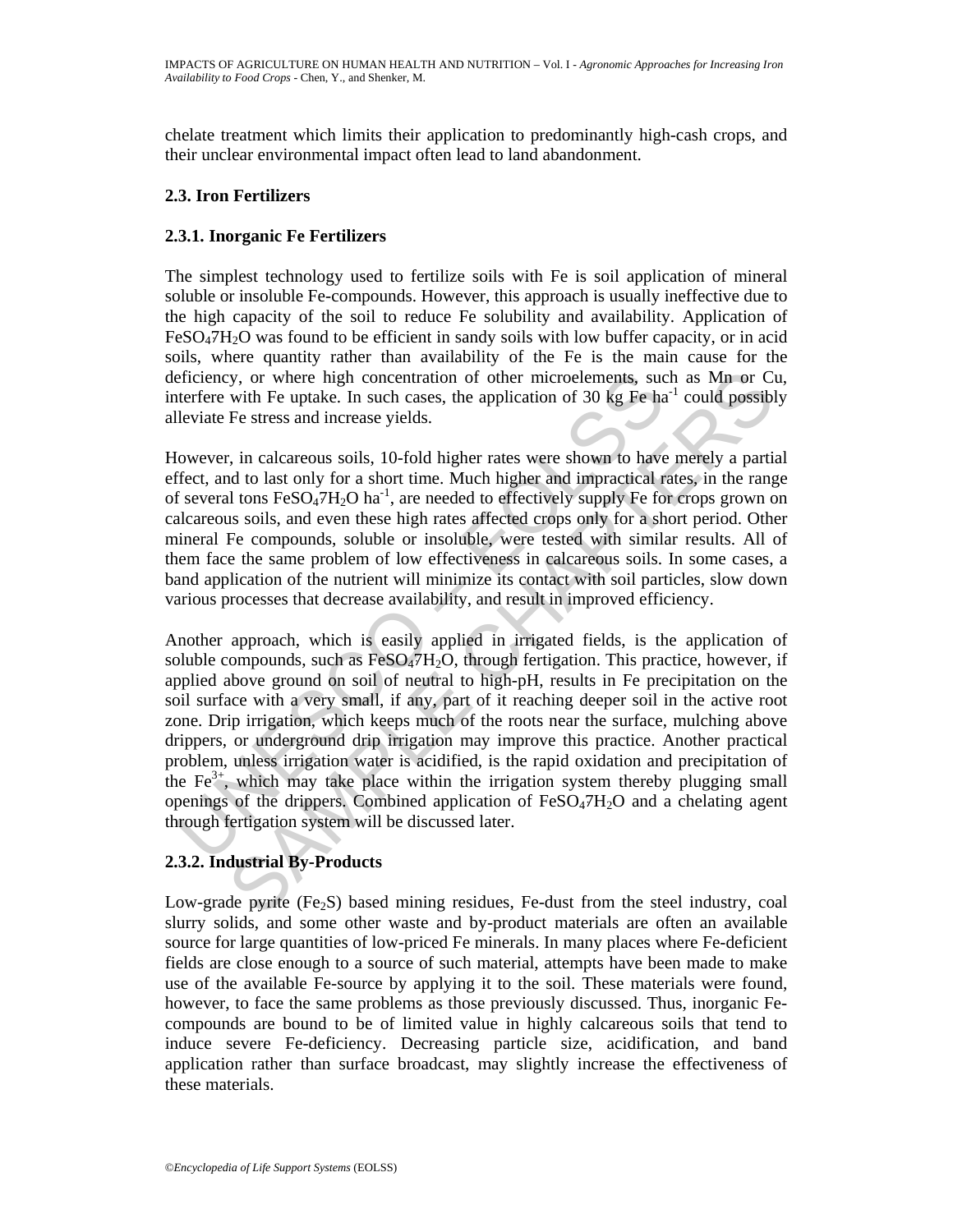TO ACCESS ALL THE **24 PAGES** OF THIS CHAPTER, Visit[: http://www.eolss.net/Eolss-sampleAllChapter.aspx](https://www.eolss.net/ebooklib/sc_cart.aspx?File=E5-21-03-01)

#### **Bibliography**

- - -

Barak, P. and Y. Chen. (1983). The effect of potassium fertilization on iron deficiency. *Comm. Soil Sci. Plant Anal*. **14**, 945-950. [In this paper the authors test effect of K-fertilizers on Fe deficiency amelioration].

Lant Anal. 14, 945-950. [In this paper the authors test effect of K-Ferdinzen<br>Lant Anal. 14, 945-950. [In this paper the authors test effect of K-Ferdinzen<br>relioration].<br>Mart Anal. 14, 945-950. [In this paper the authors t and 1: Chart, (1967). The Untertion in Salis apert the authors is still and their effection. The deficiency commission of the deficiency on Fe deficiency and their effect of N-fertilizers on Fe deficiency. This paper the a Chen, Y. (1996). Organic matter reactions involving micronutrients in soils and their effect on plants. pp. 507-530 In: A. Piccolo (ed.) *Humic Substances in Terrestrial Ecosystems*. Elsevier Science B.V., Amsterdam, The Netherlands. [This comprehensive review on humic substances in soils includes information describing the role of Fe-enriched or un-enriched organic substances in the Fe supply to plants].

Chen, Y. and T. Aviad. (1990). Effects of humic substances on plant growth. pp. 161-186. In: P. MacCarthy, C.E. Clapp, R.L. Malcolm, and P.R. Bloom (ed.) *Humic Substances in Soil and Crop Sciences: Selected Readings*. Am. Soc. Agron., Soil Sci. Soc. Am., Madison, Wisconsin. [In this paper, the authors review possible effects of humic substances on plant growth and it stresses their role as Fe carriers to plants].

Chen, Y. and P. Barak. (1982). Iron nutrition of plants in calcareous soils. *Advances in Agronomy* **35**, 217- 240. [This review paper describes the causes of Fe deficiency in plants growing on calcareous soils and agronomic approaches to the correction of the deficiency].

Cianzio, S.R. (1995). Strategies for the genetic improvement of Fe efficiency in plants. pp. 119-125. In: J. Abadia (ed.) *Iron Nutrition in Soils and Plants.* Kluwer Academic Publishers, The Netherlands. [This paper reviews the breeding methods used to overcome Fe efficiency in plants].

Lindsay, W.L. (1979). *Chemical Equilibria in Soils.* John Wiley & Sons, New York. [This basic textbook of soil chemistry establishes a firm basis for equilibrium Fe chemistry in soil and nutrient solutions. It contains an outstanding collection of thermodynamic data of defined minerals common in soils].

Lindsay, W.L and A.P. Schwab. (1982). The chemistry of iron in soils and its availability to plants. *J. Plant Nutr*. **5**, 821-840. [This paper describes the chemical factors that govern Fe solubility in soils. Fe availability to plants, chelate reactions and their function in plant nutrition are discussed].

Marschner, H. (1995). *Mineral Nutrition of Higher Plants* (2nd ed.). Academic Press, London. [This is a comprehensive overview of the mineral nutrition in higher plants, with an emphasis on physiological aspects of the ion uptake mechanisms, biochemical processes, and the physiological significance of most macro and micronutrients in plants].

Marschner, H., V. Römheld, and M. Kissel. (1986). Different strategies in higher plants in mobilization and uptake of iron. *J. Plant Nutr*. **9**, 695-713. [This paper describes strategy I and strategy II for Fe mobilization in soils and its uptake by plants].

Martell, A.E., R.M. Smith, and R.J. Motekaitis. (1997). *NIST Critically Selected Stability Constants of Metal Complexes Database.* Version 4.0. National Institute of Standards and Technology. Gaithersburg, MD. [This electronic database contains an enormous number of critically selected thermodynamic data and it serves as a highly reliable basis for chemical computations].

Robinson, N.J., C.M. Procter, E.L. Connolly, and M.L. Guerinot. (1999). A ferric-chelate reductase for iron uptake from soils. *Nature* **397**, 694-697. [The authors describe and discuss advanced molecular biology methodology used for isolation of a gene, which encodes Fe-chelate reductase, as well as those used for introduction of this gene to form transgenic plants able to grow under iron deficient conditions].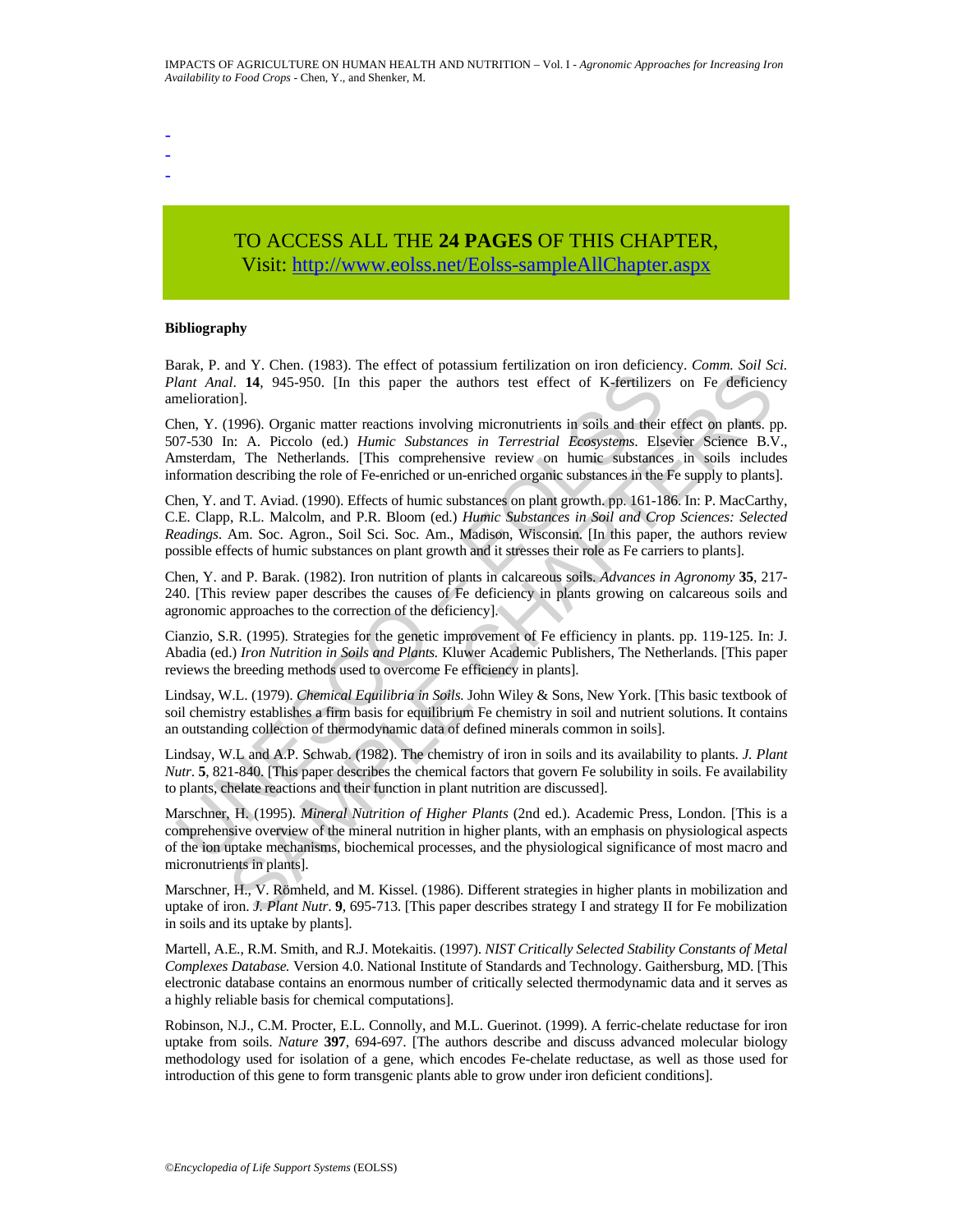IMPACTS OF AGRICULTURE ON HUMAN HEALTH AND NUTRITION – Vol. I - *Agronomic Approaches for Increasing Iron Availability to Food Crops* - Chen, Y., and Shenker, M.

Römheld, V. (1987). Existence of two different strategies for the acquisition of iron in higher plants. pp. 353-374 in: G. Winkelmann, D. Van der Helm, and J.B. Neilands (eds.). *Iron Transport in Microbes, Plant and Animals*. VCH. Weinheim, Germany. [This paper includes reports on tests conducted on a large number of plant species, which were examined for the presence of strategy-I and strategy-II mechanisms for Fe acquisition].

Schwertmann, U. and R.M. Taylor. (1977). Iron oxides. pp. 145-180 in: Dixon, J.B., S.B. Weed, J.A. Kittrick, M.H. Milford, and J.L. White (eds.). *Minerals in Soil Environments*. Soil Science Society of America. Madison, Wisconsin, USA. [This paper thoroughly reviews the mineralogy, formation, and properties of iron oxides in soils].

Wallace, A. and O.R. Lunt. (1960). Iron chlorosis in horticultural plants. *Am. Soc. for Hort. Sci*. **75**, 819- 841. [In its time, this was a landmark review on Fe nutrition in horticultural plants].

Wallace, A. and Wallace, G.A. (1992). Some of the problems concerning iron nutrition of plants after four decades of synthetic chelating agents. *J. Plant Nutr*. **15**, 1487-1508. [This paper reviews, in general terms, the scope of the research and the progress achieved during the last four decades towards a better understanding of Fe nutrition in plants].

Winkelmann, G. (1991). *CRC Handbook of Microbial Iron Chelates*. CRC Press, Boca Raton. [This book contains some excellent chapters on microbial siderophores synthesis, biology, chemistry, and function].

#### **Biographical Sketches**

**Yona Chen** received his B.Sc., M.Sc. and Ph.D. degrees from the Hebrew University of Jerusalem in 1968, 1970, and 1975 respectively. Dr Chen was recognized as a fellow of the American Society of Agronomy in 1990, and of the American Society of Soil Science in 1991.

In 1977, Dr. Chen was appointed as lecturer of soil chemistry at the Department of Soil and Water Sciences at the Hebrew University of Jerusalem. He was promoted to senior lecturer in 1979, to associate professor in 1983, and to full professor in 1987. He was Head of the Department of Soil and Water Sciences from 1985 to 1989, and Dean of the Faculty of Agricultural, Food and Environmental Quality Sciences from 1993 to 1997.

rms, the scope of the research and the progress achieved during the last four decaderstanding of Fe nutrition in plants].<br>
Unkelmann, G. (1991). *CRC Handbook of Microbial Iron Chelates*, **CRC Press, Boothians** some excell scope of the research and the progress achieved during the last four decades towards a betting of Fe nutrition in plans).<br>Img of Fe nutrition in plans) and the progress synthesis, biology, chemistry, and function].<br>Im, G. Dr. Chen and his collaborators have made major contributions to research in the basic aspects of chemistry and biochemistry of soil and water. Among other topics, emphasis has been given to research on: (i) Organic matter-micronutrient reactions of agricultural importance; complexes of humic material, peat, manure and composts with Fe, Zn, and B have been investigated with emphasis being given to solubilities and uptake by plants; and (ii) Effects of biochemicals and humic substances on plant growth; defined biochemicals (siderophores) produced by soil microbes were found to enhance plant growth and to support Fe uptake. Strains of microbes and fungi efficient in the production of siderophores have been isolated and grown in fermentors, and their effect on Fe uptake has been investigated recently by Dr. Chen and his group.

Dr. Chen has co-editored six books, and authored or co-authored about 200 scientific articles, book chapters, and monographs. Among others, he has served as Associate Editor of *Plant and Soil*, *Agrochimica*, the *Journal of Environmental Quality*, and *Critical Reviews in Environmental Quality.* 

Dr. Chen currently serves as the President of the International Humic Substances Society, and as President of the Israeli Society for Ecology and Environmental Quality Sciences.

**Moshe Shenker** was born in 1953. He received his B.Sc., M.Sc. and Ph.D. degrees from the Hebrew University of Jerusalem in 1985, 1989, and 1995 respectively.

In 1995-96, Dr. Shenker worked in the Israeli Ministry of the Environment, where he was in charge of municipal and industrial solid waste landfills. In 1997, after Post-Doctoratal research at the Department of Soil and Environmental Sciences, University of California, Riverside, USA, Dr. Shenker was appointed as a lecturer of soil chemistry and soil fertility at the Department of Soil and Water Sciences, Faculty of Agricultural, Food and Environmental Quality Sciences, the Hebrew University of Jerusalem.

Dr. Shenker and his groups research focuses on agronomic and environmental aspects of chemical processes and transformations occuring in the soil environment. Topics of research include: (i) Hydro-